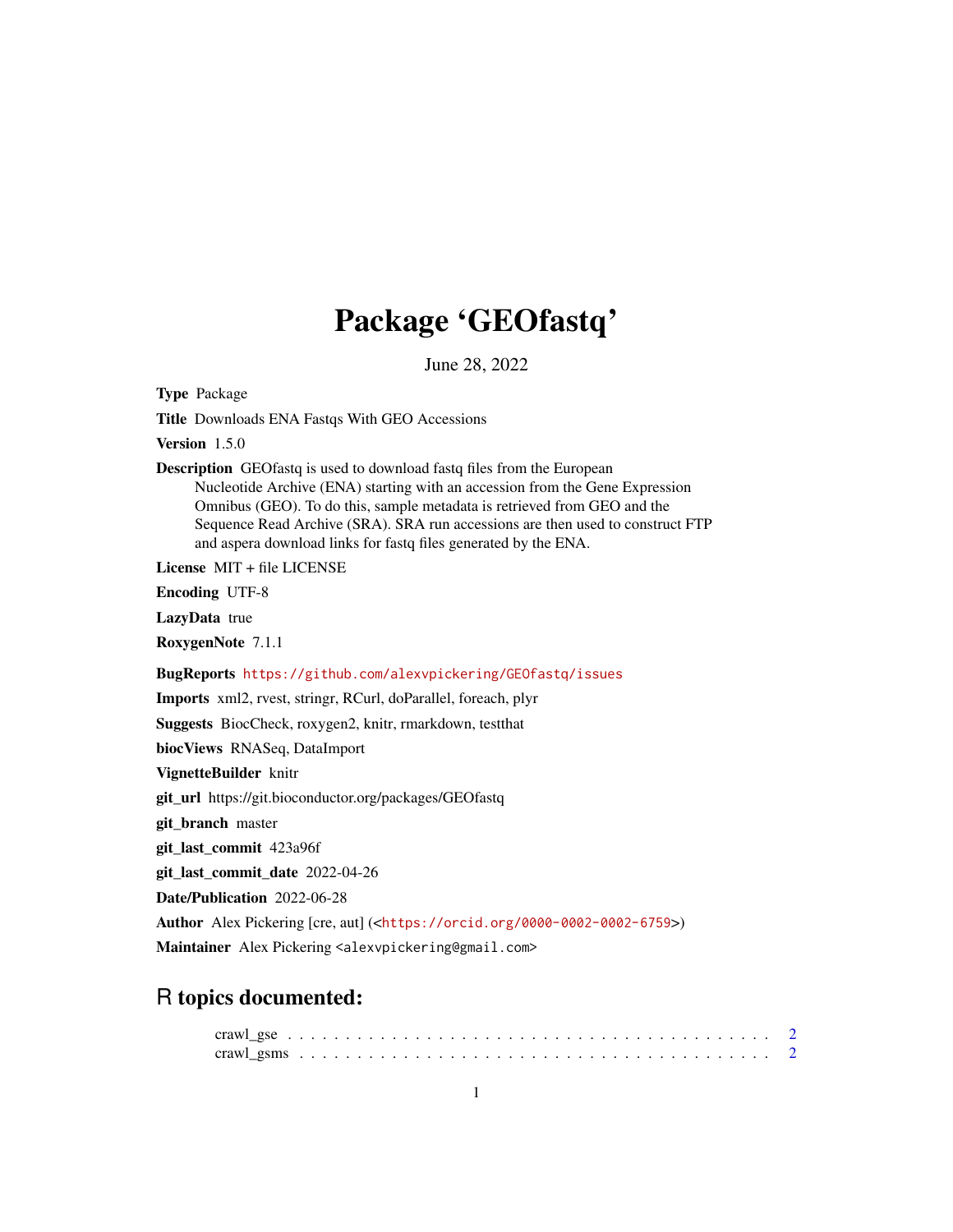#### <span id="page-1-0"></span>2 crawl\_gsms

<span id="page-1-1"></span>crawl\_gse *Get GSE text from GEO*

#### Description

Get GSE text from GEO

#### Usage

crawl\_gse(gse\_name)

#### Arguments

gse\_name GEO study name to get metadata for

#### Value

Character vector of lines on GSE record.

#### Examples

gse\_text <- crawl\_gse('GSE111459')

<span id="page-1-2"></span>crawl\_gsms *Crawls SRX pages for each GSM to get metadata.*

#### Description

Goes to each GSM page to get SRX then to each SRX page to get some more metadata.

#### Usage

crawl\_gsms(gsm\_names, max.workers = 50)

#### Arguments

| gsm_names   | Character vector of GSMs.                                |
|-------------|----------------------------------------------------------|
| max.workers | Maximum number of parallel workers to split task betweem |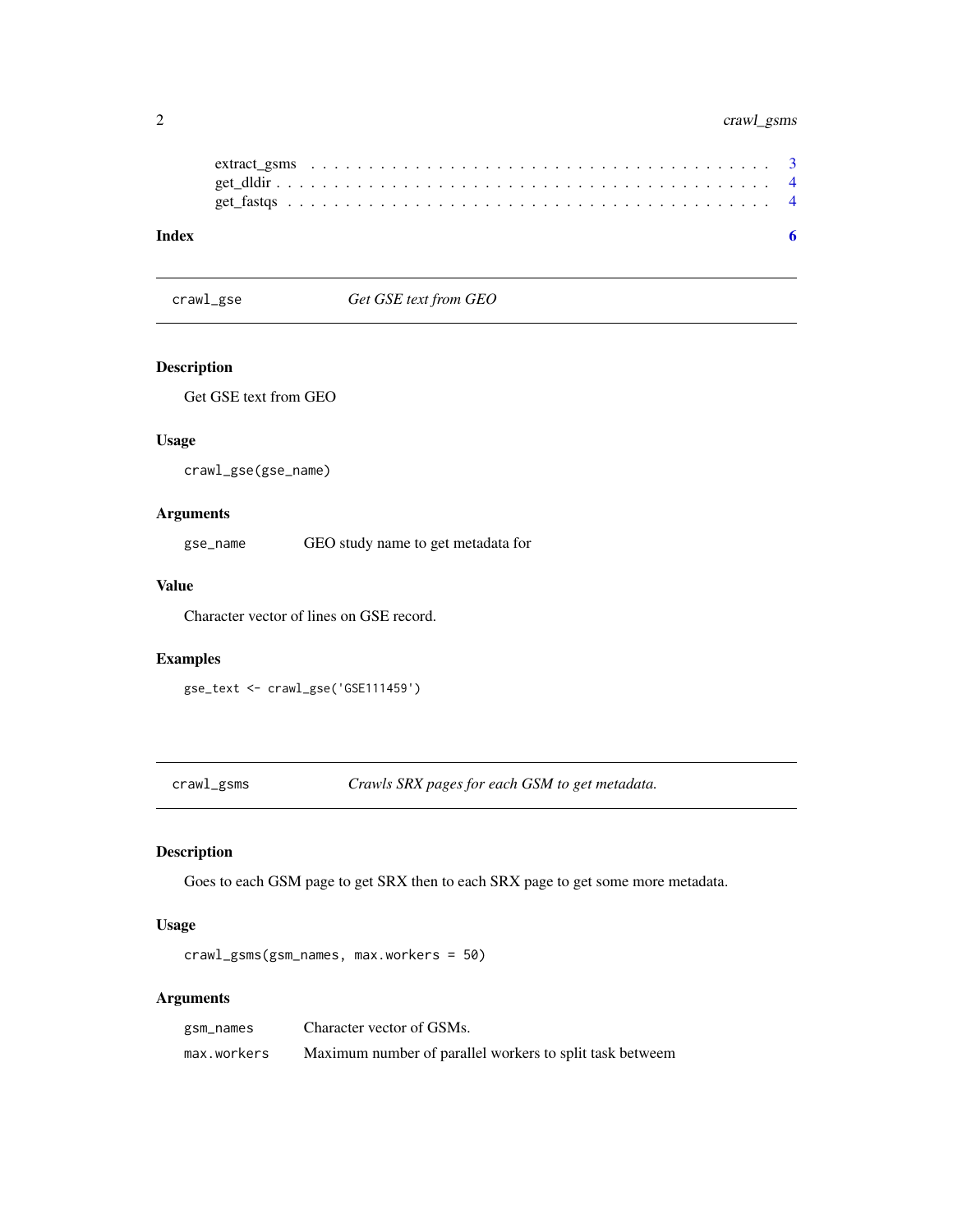#### <span id="page-2-0"></span>extract\_gsms 3

#### Value

data.frame

#### Examples

```
srp_meta <- crawl_gsms("GSM3031462")
```
# returns NULL because records on dbGAP for privacy reasons srp\_meta <- crawl\_gsms("GSM2439650")

```
# example with empty values
srp_meta <- crawl_gsms('GSM4043025')
```
#### extract\_gsms *Extract GSMs needed to download RNA-seq data for a series*

#### Description

Extract GSMs needed to download RNA-seq data for a series

#### Usage

extract\_gsms(gse\_text)

#### Arguments

gse\_text GSE text returned from [crawl\\_gse](#page-1-1)

#### Value

Character vector of sample GSMs for the series gse\_name

#### Examples

```
gse_text <- crawl_gse('GSE111459')
gsm_names <- extract_gsms(gse_text)
```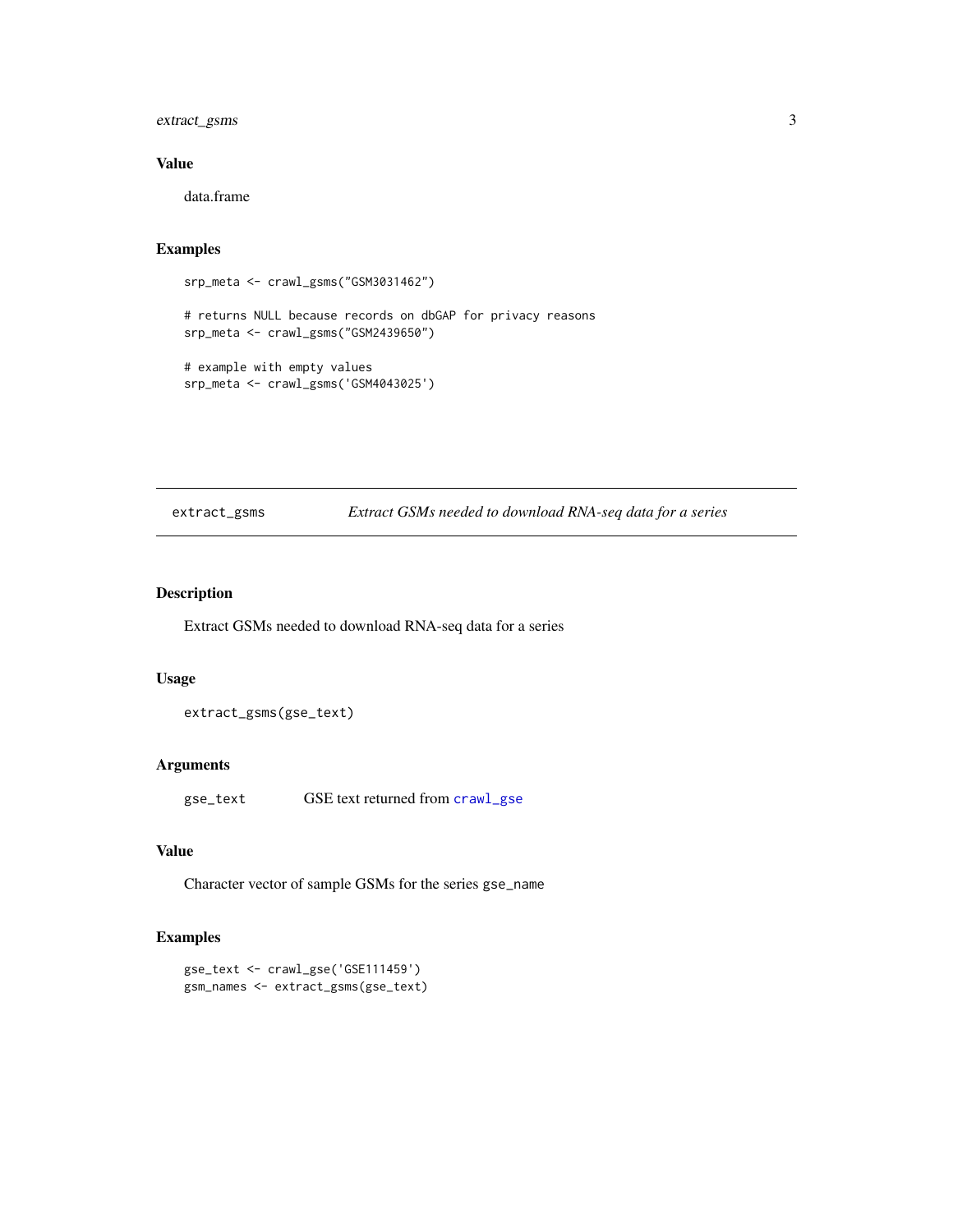<span id="page-3-0"></span>

#### Description

Gets part of path to download bulk RNAseq sample from EBI or NCBI

#### Usage

```
get_dldir(srr, type = c("ebi", "ncbi"))
```
#### Arguments

| srr  | SRR/ERR run name       |
|------|------------------------|
| type | Either 'ebi' or 'ncbi' |

#### Value

String path used by [get\\_fastqs](#page-3-1).

#### Examples

get\_dldir('SRR014242')

<span id="page-3-1"></span>

| get_fastqs | Download and RNA-seq fastq data from EBI |  |
|------------|------------------------------------------|--|
|            |                                          |  |

#### Description

First tries to get RNA-Seq fastq files from EBI.

#### Usage

```
get_fastqs(srp_meta, data_dir, method = c("ftp", "aspera"), max_rate = "1g")
```
#### Arguments

| srp_meta | data. frame with SRP meta info. Returned from crawl_gsms.                                                                                                                   |
|----------|-----------------------------------------------------------------------------------------------------------------------------------------------------------------------------|
| data_dir | Path to folder that fast of files will be downloaded to. Will be created if doesn't<br>exist.                                                                               |
| method   | One of 'aspera' or 'ftp'. 'aspera' is generally faster but requires the ascp<br>command line utility to be on your path and in the authors experience frequently<br>stalls. |
| max_rate | Used when method = 'aspera' only. Sets the target transfer rate. The default is<br>'300m'.                                                                                  |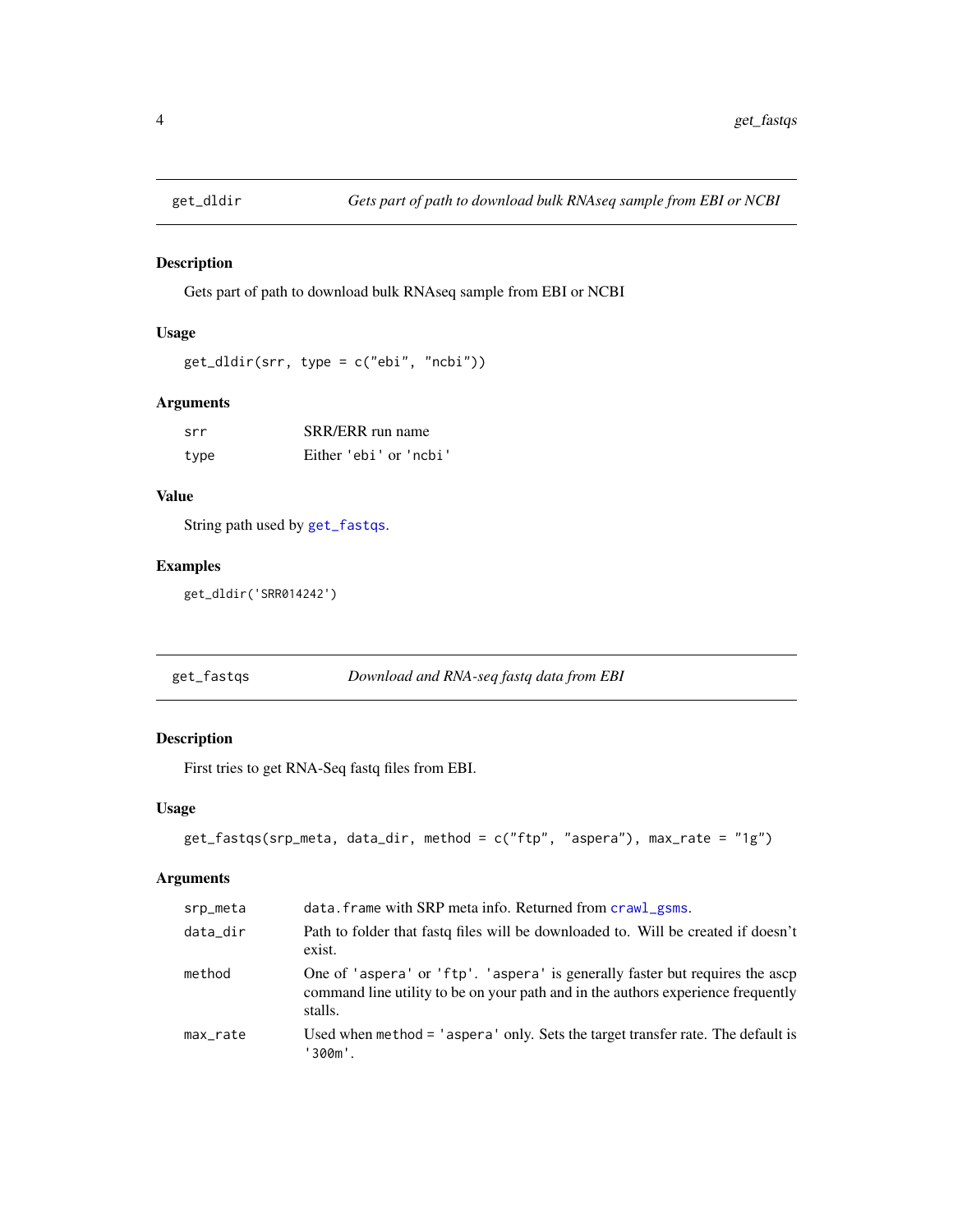#### get\_fastqs 5

#### Value

Named vector of integer return codes from ascp or download.file. Names are SRR runs.

#### Examples

```
gsm_name <- 'GSM3926903'
srp_meta <- crawl_gsms(gsm_name)
data_dir <- tempdir()
res <- get_fastqs(srp_meta, data_dir)
```